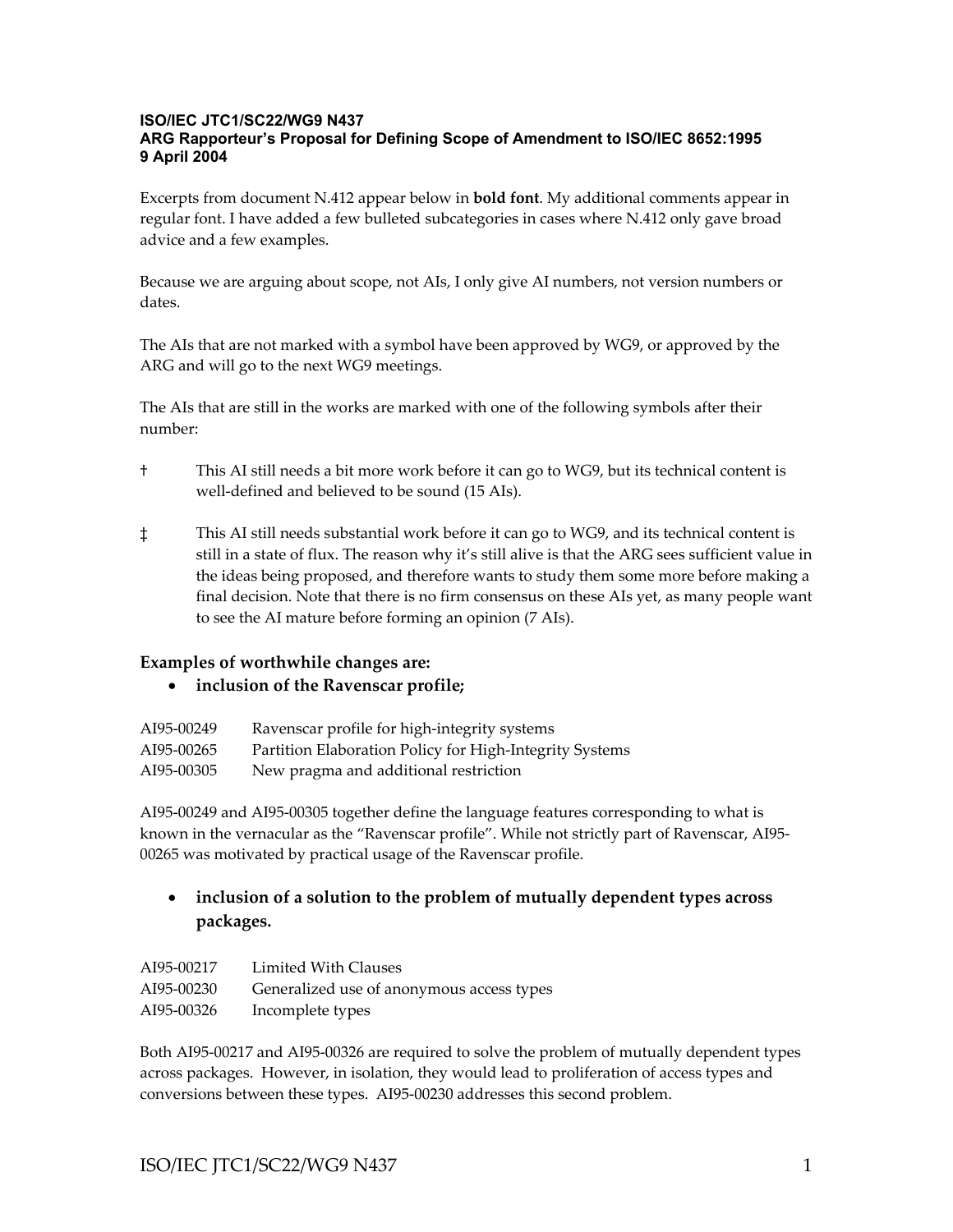**The ARG is requested to pay particular attention to the following two categories of improvements:** 

- **(A) Improvements that will maintain or improve Adaʹs advantages, especially in those user domains where safety and criticality are prime concerns;** 
	- **Improvements in the real-time features are an example of (A) and should be considered a high priority.**

| AI95-00297+ | Timing events                                                |
|-------------|--------------------------------------------------------------|
| AI95-00307+ | <b>Execution-Time Clocks</b>                                 |
| AI95-00321  | Definition of dispatching policies                           |
| AI95-00327+ | Dynamic ceiling priorities                                   |
| AI95-00353  | New Restrictions identifier No_Synchronous_Control           |
| AI95-00354+ | Group Execution-Time Budgets                                 |
| AI95-00355‡ | Priority Specific Dispatching including Round Robin          |
| AI95-00356‡ | Support for Preemption Level Locking Policy                  |
| AI95-003571 | Support for Deadlines and Earliest Deadline First Scheduling |

All these AIs come from the IRTAW, so they are supposed to reflect the needs of the run-time community.

> • **Improvements in the high-integrity features are an example of (A) and should be considered a high priority.**

| AI95-00266† | Task termination procedure |
|-------------|----------------------------|
| AI95-00347  | Title of Annex H           |

Note that the Ravenscar profile mentioned above is actually a capability that relates to the highintegrity usage of Ada.

> • **Features that increase static error detection are an example of (A) and should be considered a priority, but less important than the two listed above.**

| AI95-00218              | Accidental overloading when overriding                           |
|-------------------------|------------------------------------------------------------------|
| AI95-00231              | Access-to-constant parameters and null-excluding access subtypes |
| AI95-00262              | Access to private units in the private part                      |
| AI95-00287              | Limited Aggregates Allowed                                       |
| AI95-00310              | Ignore abstract nondispatching subprograms during overloading    |
| AI95-00318 <sup>+</sup> | Returning [limited] objects without copying                      |
| AI95-00363†             | Eliminating access subtype problems                              |

AI95-00218 addresses a problem that can lead to extremely severe errors in systems using OOP, and that is addressed by some other OOP languages (Eiffel, C#).

AI95-00363 eliminates a number of problems with access types which could lead to extremely severe errors.

ISO/IEC JTC1/SC22/WG9 N437 2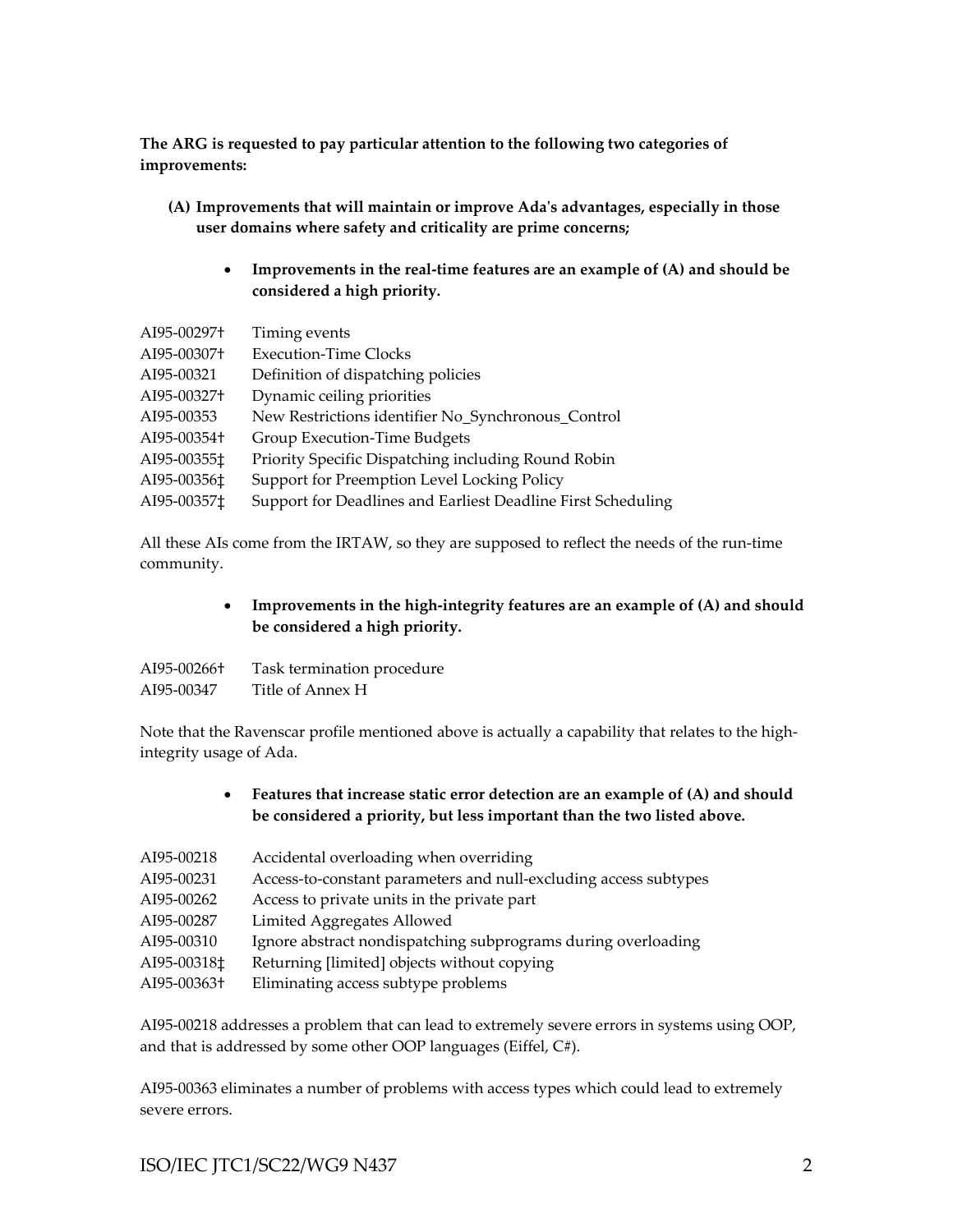AI95-00287 and AI95-00318 are intended to make limited types more usable: currently limited types have so many restrictions that they are hardly used at all. If users could use limited type more often, they would benefit from the associated static error detection (in particular to avoid unwanted sharing).

AI95-231 makes it possible to specify more precisely the properties of access types. AI95-262 gives more control on the visibility of entities and makes private units more usable. In both cases, additional static error detection can be obtained by using the new features.

AI95-00310 makes it possible to "undefine" operations, thereby avoiding references to (inherited) operations that don't make sense for an entity.

## • **Improvements in the facilities for interfacing to other languages are an example of (A) and should be considered.**

| AI95-00216  | Unchecked unions -- variant records with no run-time discriminant |
|-------------|-------------------------------------------------------------------|
| AI95-00248  | <b>Directory Operations</b>                                       |
| AI95-00315† | Full support for IEC 559:1989                                     |
| AI95-00351+ | Time operations                                                   |
| AI95-00370† | Environment variables                                             |

AI95-00216 is the only AI that actually pertains to interfacing to another language (C). However the ARG felt that there was a need to be able to interface to other *computing environments* as well. The other AIs listed here all address this issue.

> • The following AIs add new predefined units which increase the capabilities of the Ada programming environment, and increase the portability of programs:

| AI95-00296  | Vector and matrix operations |
|-------------|------------------------------|
| AI95-00302† | Container library            |

### **(B) Improvements that will remedy shortcomings in Ada.**

- **Improvements in the object-oriented features—specifically, adding a Java-like interfaces feature and improved interfacing to other OO languages—are an example of (B) and should be considered.**
- AI95-00251 Abstract Interfaces to provide multiple inheritance
- AI95-00252 Object.Operation notation
- AI95-00345‡ Protected and task interfaces
- AI95-00348 Null procedures

Support for Java-like interfaces is provided by AI95-00251, AI95-00345 and AI95-00348. AI95- 00252 adds support for a prefix notation which is common in other languages OOP and sometimes more convenient than the traditional Ada notation.